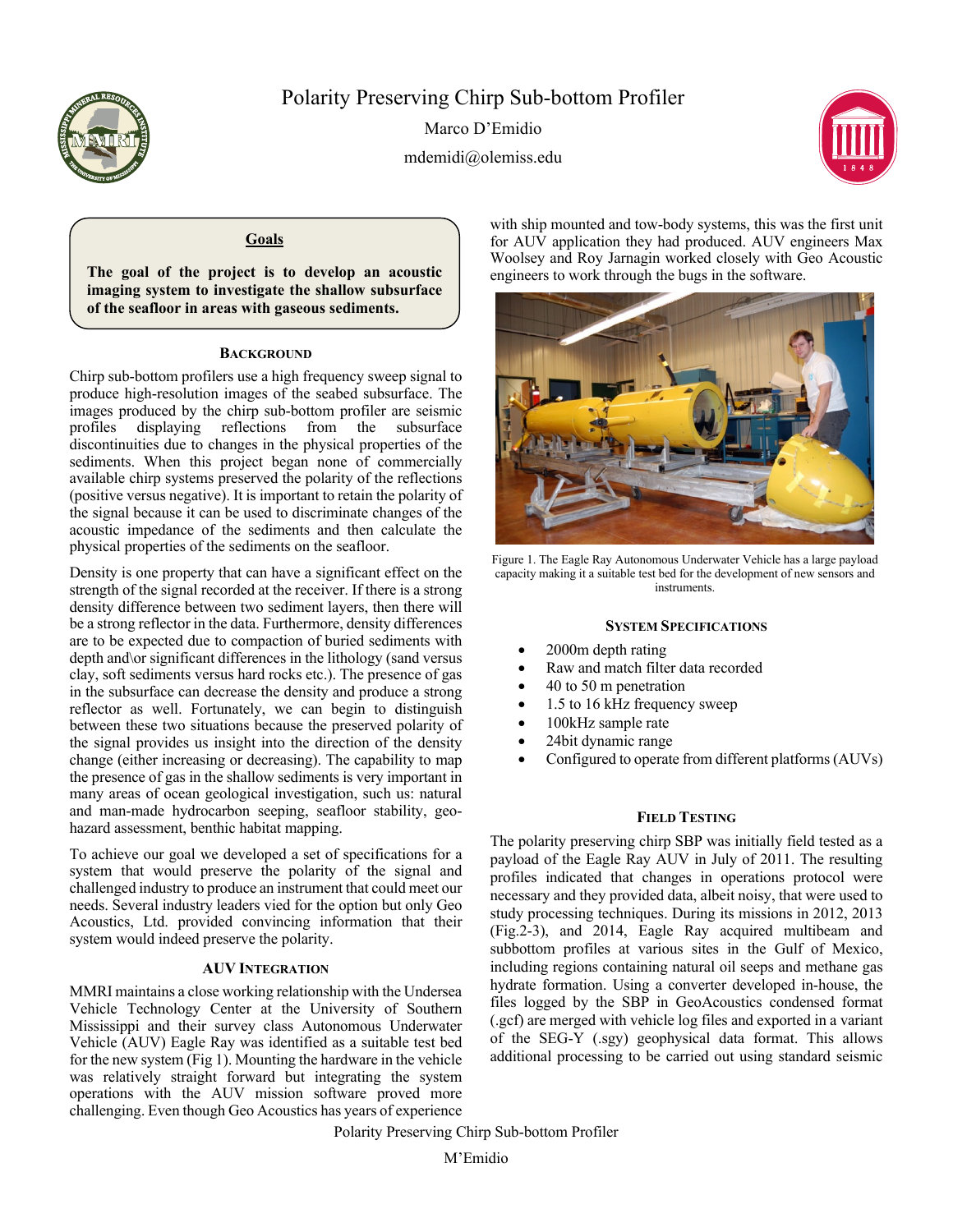

Figure 2. High-resolution bathymetric 3D image of GC600, Gulf of Mexico, acquired by the Eagle Ray AUV in 2013. Note the acoustic wipeout in the shallow sub seafloor under the gas expulsion features on the sea floor.



Figure 3. Depth correction of a SBP profile.

tools, thereby allowing for analysis of sediment elastic properties and, eventually, the creation of pseudo-3D volumes. Integrating the SBP records with other AUV data products is beneficial during this post processing phase. The SBP data reveal the structure along the nadir path of the vehicle, while the multibeam bathymetry indicates the surface expression of some of these structures over a wide area of the seafloor. Thus subtle features observed from one source can often be explained with the added dimension of the complementary sensor.

### **FUTURE WORK AND CONTINUED DEVELOPMENT**

Surveys using chirp sub-bottom profilers are common today because they are a proven tool for mapping faults and fractures in the subsurface. Our new system expands the usefulness of chirp surveys with an evaluation of the potential for natural gas accumulation and migration along these fracture zones. The

presence of gas in fracture systems is significant because it affects the stability of the seafloor and can help promote the formation of gas hydrates.

**Collaborators Konsberg GeoAcoustics, Ltd. University of Southern Mississippi** 

**Contact Information For more information contact Marco D'Emidio Email:** *mdemidi@olemiss.edu* **Phone: (662) 915-7320 http://www.mmri.olemiss.edu/**